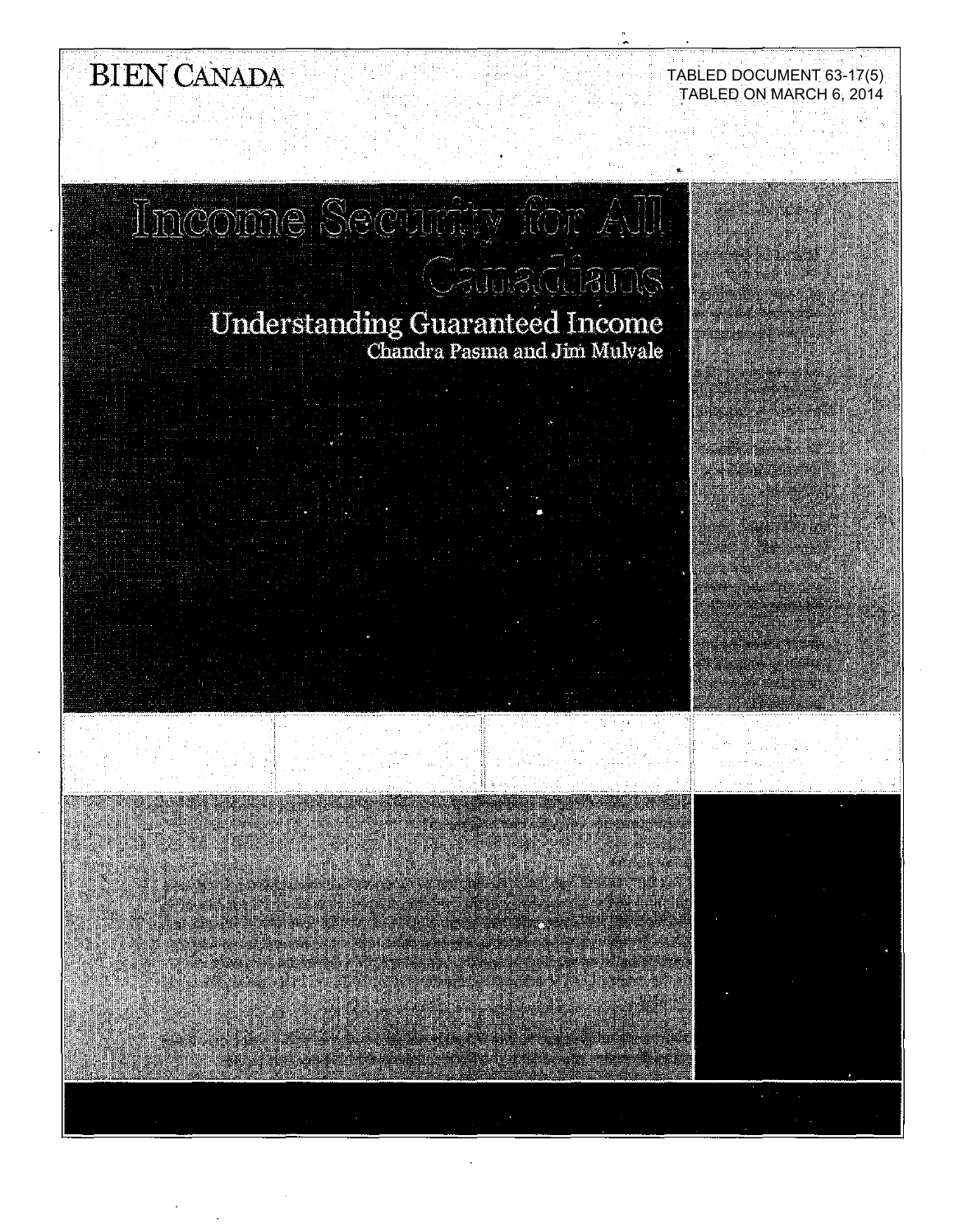# **Income Security for All Canadians: Understanding Guaranteed Income**

By Chandra Pasma and Jim Mulvale<sup>1</sup>

### **What is Guaranteed Income?**

"Basic income" is defined by the Basic Income Earth Network as "an income unconditionally granted to all on an individual basis, without means test or work requirement."<sup>2</sup> Behind this or similar terms is a vision for income security for everyone, made possible by governments ensuring every individual has unconditional access to at least a modest but adequate income to meet basic material needs. .

Basic income is also known as Guaranteed Annual Income (commonly denoted by the acronym GAI), Guaranteed Adequate Income, Guaranteed Livable Income, Basic Income Grant/Guarantee, Citizen's Income, Social/Natural Resources Dividend, or Refundable Family Tax Credit.

To a certain extent, these different names represent different visions for the program, including different goals and different models. Some of the names are used interchangeably for similar visions, however.

In this paper, we use the term guaranteed income, since in many ways this has become the de facto term used in the Canadian debate. This is less because of a convergence of support for this name than because there are many competing names and references. Guaranteed income is a catchall for encompassing the different approaches, allowing Canadian activists to work together in research and advocacy.

While there is some agreement about what is sought, many questions remain to be answered in addition to debates over how to best structure a model of guaranteed income for Canada. This paper highlights some of the basics of these debates, as well as describing the history of guaranteed income proposals in Canada.

## **How Guaranteed Income Works**

Essentially, there are 2 basic models, with variations: the Negative Income Tax model and the Universal Demogrant model. Each has its proponents and detractors, which results in the models being labeled as progressive or regressive, but either model could be used to advance different goals, since the questions that ultimately matter for outcomes are: who and how much?

#### **The Negative Income Tax Model**

The Negative Income Tax (NIT) model was initially proposed by American economist Milton Friedman. The NIT is administered through the tax system, whether weekly, monthly or annually. It consists of 3 basic elements: the benefit level, reduction rate, and break-even level. The benefit level is the maximum benefit that any person or economic unit can receive. The reduction rate is the amount by which the benefit is reduced for additional income either above the benefit rate or a maximum allowable level. The break-even level is the income level at which the reduction rate is 100%, ie. those above the breakeven level receive no benefit.

Those who prefer the NIT model tend to appreciate the targeted nature of the model, since only those below a certain income level receive any.benefit. The NIT thus represents a lower cost to the

1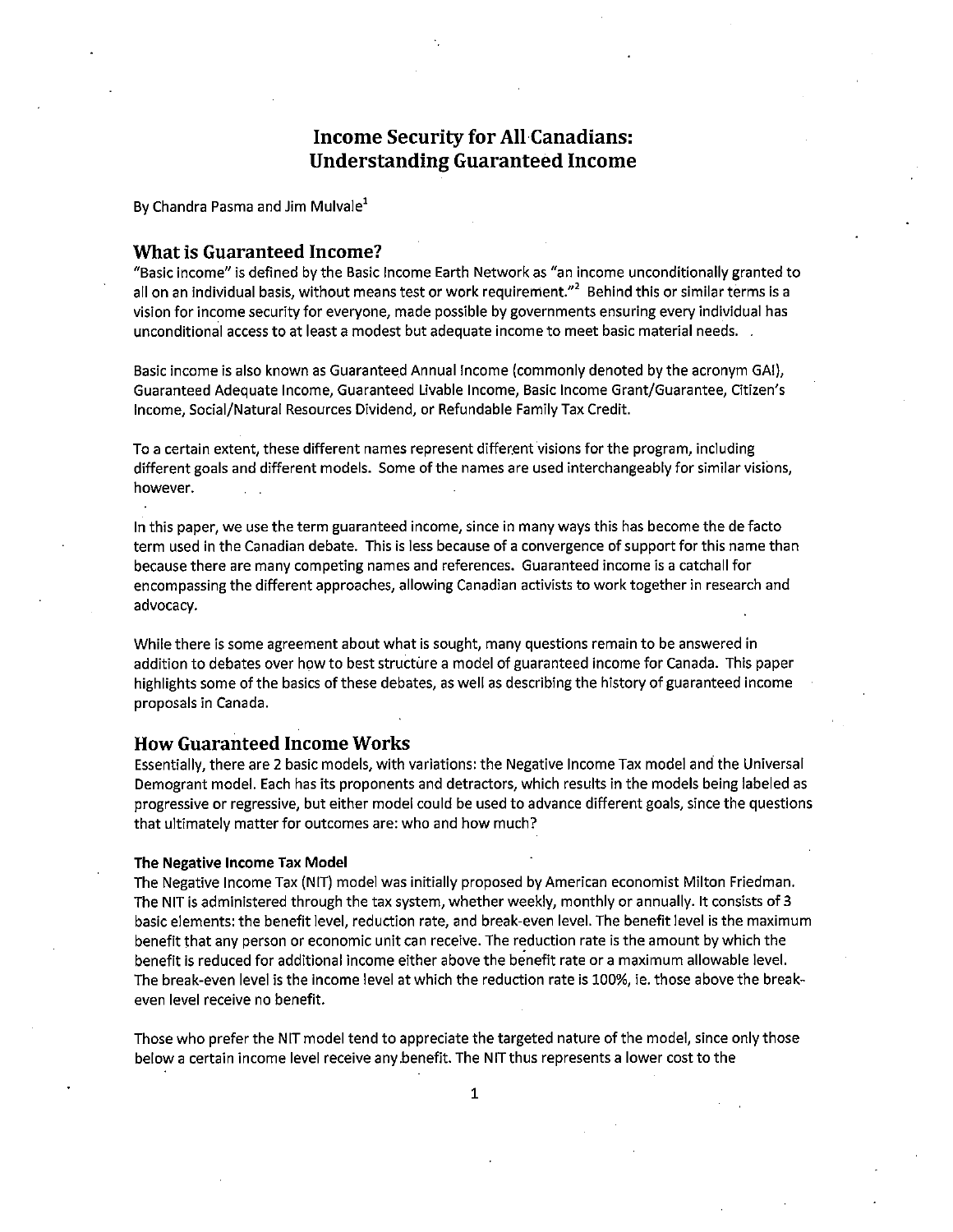government's budget since fewer people are receiving the benefit. For those who believe that people are mostly motivated to work by the potential of additional income, the NIT is seen to have a good work incentive, since the benefit is not eliminated entirely as additional income is received, until a reasonably high amount of additional income is achieved. There are also some, however, who believe that the targeted model - while universally available - does not go far enough in addressing stigma, since it is still the poor alone who receive the benefit.

#### The Universal Demogrant Model

The universal demogrant (UD) model consists of a regular payment made to every citizen. The payment is non-taxable, however all additional income is taxable, generally at a rate higher than current income tax rates. Higher income citizens thus end up paying the benefit amount back through their taxes. Many proponents of the UD model advocate a flat tax on all other income, but there is no reason why Canada's current progressive tax system couldn't remain in place for income above the benefit level.

Because the benefit is universal, with citizenship the sole criteria for receiving the benefit, the UD approach is seen as non-stigmatizing. The universality of the benefit is also expected to ensure social cohesion. Politically, ensuring that everyone receives the benefit also makes the benefit levels harder to cut, resulting in greater security for lower income recipients. It also avoids the problem of low take-up. Although the cost for the government's budget is greater than with an NIT, the end cost to taxpayers is not necessarily higher, since those with higher incomes pay the benefit back through their taxes. As well, the program may be cheaper to administer than an NIT because of the greater simplicity of its administration.

#### **Conditionality**

While each of the models has its supporters, the more important questions for outcomes are conditionality, benefit level and tax rate. Most guaranteed income proposals are conditional only in the sense that they are targeted to low income earners. However, there are some guaranteed income proposals that emphasize activity or distinguish between types of activity. For instance, because of concerns about work ethic, some proponents of a guaranteed income advocate a participation condition -that is, recipients do not have to be engaged in paid work, but they must be doing some activity that is of social utility. This, of course, creates challenges in defining what activities are socially useful, which is not a value neutral project. Other proposals require participants to be "available" for employment. Historically, guaranteed income proposals in Canada have excluded single young people based on assumptions about work incentive and family breadwinner models.

#### Benefit level

The benefit level and tax rate determine the impact of a guaranteed income on poverty. A benefit level set well below the poverty rate or cumulative tax rates that negate the impact of a guaranteed income could actually increase poverty, not reduce it .. Similarly, a flat tax rate may ensure that lower-middle income earners are harder hit by a guaranteed income than high income earners, resulting in a redistributive effect that benefits those living in poverty, but not those only slightly above the poverty level. Many proposals of guaranteed income set benefit rates quite low to ensure that a work incentive is retained, assuming that people will not work unless forced to by economic circumstance.

Benefits may also be attributed to individuals, or set according to family status. One of the challenges of family benefit rates is that income tax is set individually. Benefits that do not take into account family structure may end up disadvantaging single parent families relative to two parent families, but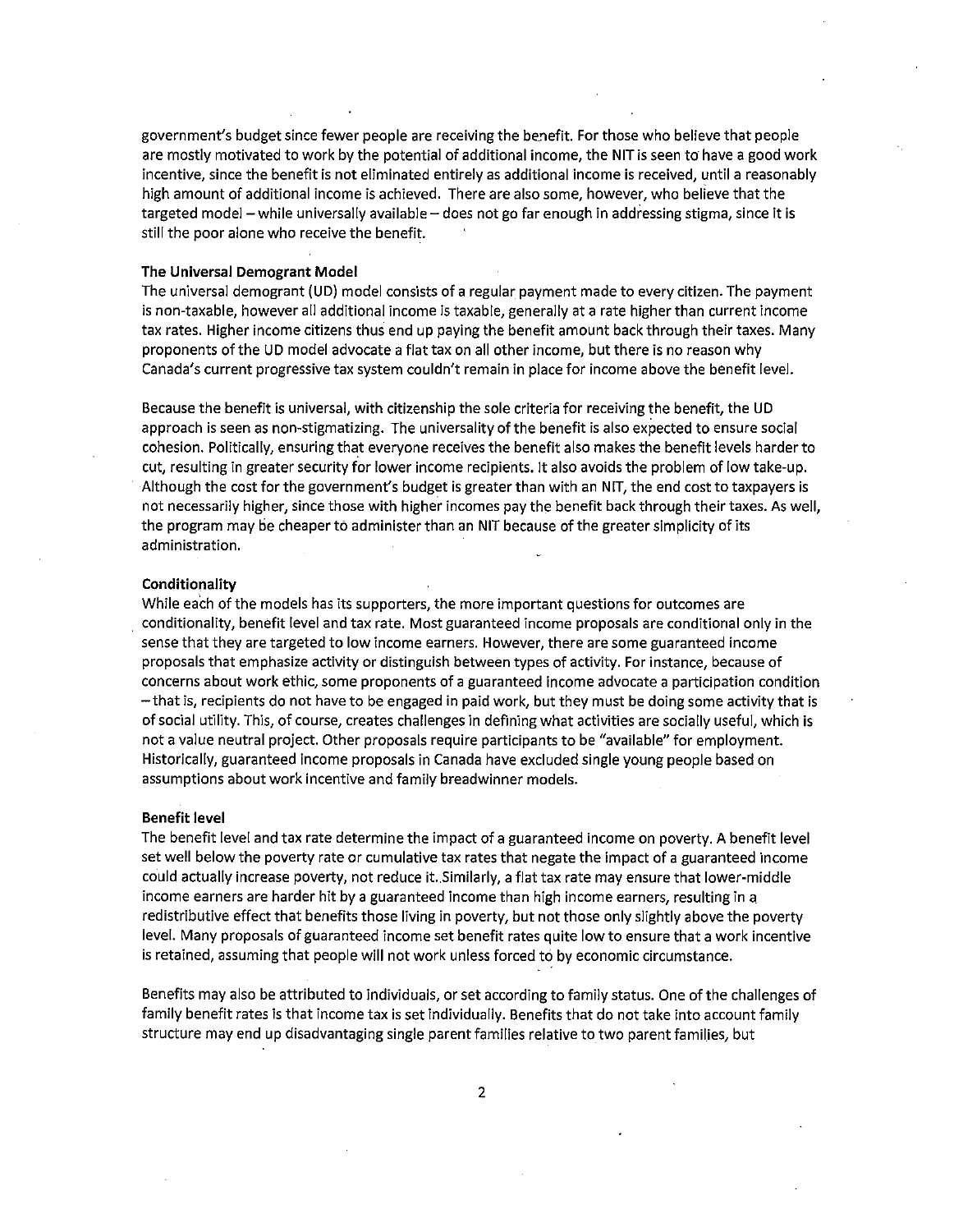individually attributed benefits may provide greater economic security to women, particularly in the case of abusive or exploitative relationships.

#### **Funding**

The funding of a guaranteed income could take diverse forms, and will also have an impact on the outcome, For instance, many proponents suggest the collapse of all or most income security programs into a universal guaranteed income. The additional funding necessary could then come from higher income tax rates on additional income. However, there are alternatives that would or could be less regressive in nature: special taxes on use of natural resources, consumption, wealth, capital transfers, information transfers, electronic transactions, a Tobin tax or an ecotax.<sup>3</sup> A tax on natural resources or property might be viewed as a social dividend, respecting the common ownership of natural resources. A similar dividend could be instituted for nationalized industries.

Depending on the proposal, the impact on the state programs and services can be quite severe. At a minimum, most Canadian proposals recommend replacing child allowances and seniors programs with the universal guaranteed income, in addition to eliminating personal tax credits and individual tax cuts. This would still allow for targeted programs, and in many cases, encourages additional spending on targeted transfers.

Some proposals also call for the elimination of Employment Insurance and childcare programs. These are disputed, however, as other guaranteed income supporters firmly believe that such programs are still needed and should be kept. Other social programs, such as education and health care, would not be eliminated and could, in fact, be expanded.

#### **Jurisdiction**

Jurisdictional issues between the federal and provincial levels of government are not entirely clear. While provinces have responsibility for welfare payments to individuals, on the basis of their constitutional responsibility for charity and institutions of charitable giving, the federal spending power has extended to payments to individuals and both conditional and unconditional grants to provinces.<sup>4</sup> For programs considered to be social insurance, rather than assistance, constitutional amendments have been necessary to allow for federal programs.<sup>5</sup> As long as the payments are considered assistance, the federal government can use its spending power without agreement from the provinces.

In practice, however, in the Canadian context it is likely necessary that the provinces and federal government reach an agreement on how to fund and construct a national guaranteed income. This could ensure that social programs did not disappear in parts of the country and not others. As well, if the federal government assumes all or partial responsibility for funding the guaranteed income, provinces would have increased revenues which could either be viewed as their share of guaranteed income funding or utilized for other provincial programs.

### **Support for Guaranteed Income**

Support for guaranteed income comes from across the political spectrum, although no political party with elected representatives in the House of Commons currently calls for the explicit adoption of guaranteed income in Canada.

The one party at the federal level that does express interest in guaranteed income is the Green Party. Elizabeth May has expressed her personal support for the idea of guaranteed income and has initiated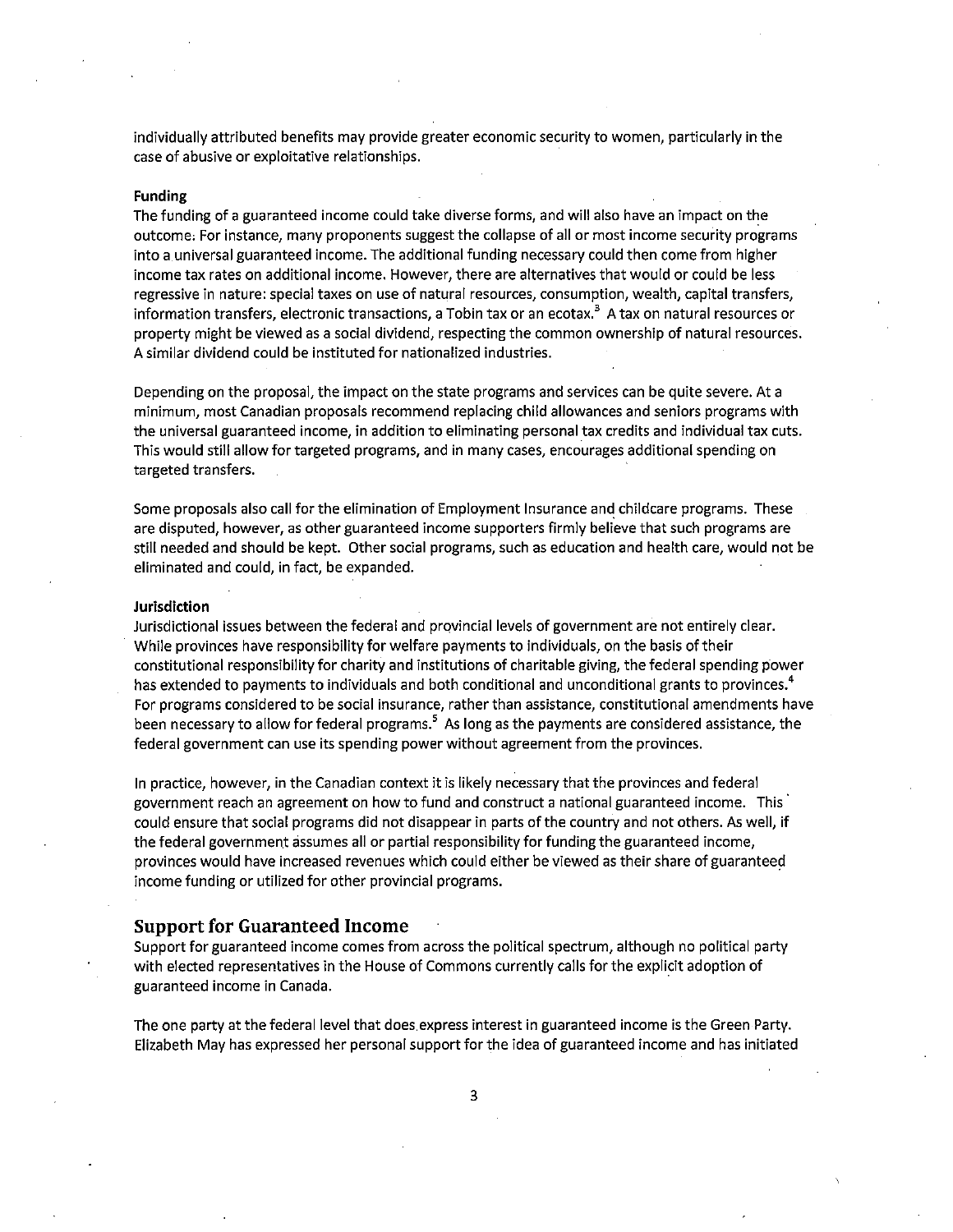discussion of the concept within her party.<sup>6</sup> The Greens are considering the idea of a "Guaranteed Livable Income (GLI) for all" as a way to "eliminate poverty and allow social services to concentrate on problems of mental health and addiction."<sup>7</sup> The Green's GLI would be provided "to every Canadian without regard to a needs-test."<sup>8</sup> It would be "regionally set at a level above poverty, but at a bare subsistence level to encourage additional income generation," and would be taxable for higher income **earners.<sup>9</sup>**

The Green Party Vision document cautions that the GLI concept "needs time for study, reflection and greater support from all three levels of government," and adds that this examination of the GLI concept does not preclude "pursuing short-term measures to make progress in the near term." But the Green Party also sees GLI as a potentially fundamental reform of income security measures in Canada. Various "poverty-industry" programmes of welfare, disability pensions, seniors benefits, unemployment insurance, would all be collapsed within one simple single payment system, administered through **taxes. <sup>10</sup>**

There is also a lone voice in the Conservative Party-Senator Hugh Segal-who is very publicly calling for a guaranteed income. In February 2008, Segal introduced a notice of motion in the Senate calling for "a fulsome study on the feasibility of a Guaranteed Annual Income... or Negative Income Tax as a means of reducing poverty and providing a real solution to those currently living below what is considered the Canadian poverty line."<sup>11</sup> Segal wanted the Committee undertaking this study to "consider the best possible design of a negative income tax" that would meet the following criteria:

1. ensure that existing income security expenditures at the federal, provincial and municipal levels remain at the same level;

2. create strong incentives for the able-bodied to work and earn a decent living; and

3. provide for coordination of federal and provincial income security through federalprovincial agreements.<sup>12</sup>

Several provincial political parties include a Gl in their platforms or have passed resolutions in favour of guaranteed income at their policy conventions. For instance, the Saskatchewan Green Party's platform states that they "support a 'guaranteed annual income' system of social support."<sup>13</sup> The BC Green Party supports a Guaranteed Livable Income for all Canadians that will "replace all existing income assistance **programs.<sup>1114</sup>**

There is also support from individuals and citizens groups. Reginald Stackhouse, former Progressive Conservative Member of Parliament and current professor at Wycliffe College, University of Toronto, published a column in the Toronto Star calling for a Guaranteed Annual Income. He argued that GAl "can ensure every Canadian has a living - regardless of age, gender, region or income level."<sup>15</sup> Philosopher John Ralston Saul promoted guaranteed income in his 2008 book AlFairl Country, calling it "a policy that treats citizens with dignity. This is the opposite of the nosey managerial desire to dissect the details of the life of the poor."<sup>16</sup>

In a 2006 survey conducted by the National Council of Welfare, respondents ranked "guaranteed, annual liveable income" as the number one action the government could take to "make the most difference in permanently reducing poverty rates."<sup>17</sup> The Task Force on Modernizing Income Security for Working-Age Adults created by the Toronto City Summit Alliance and St. Christopher House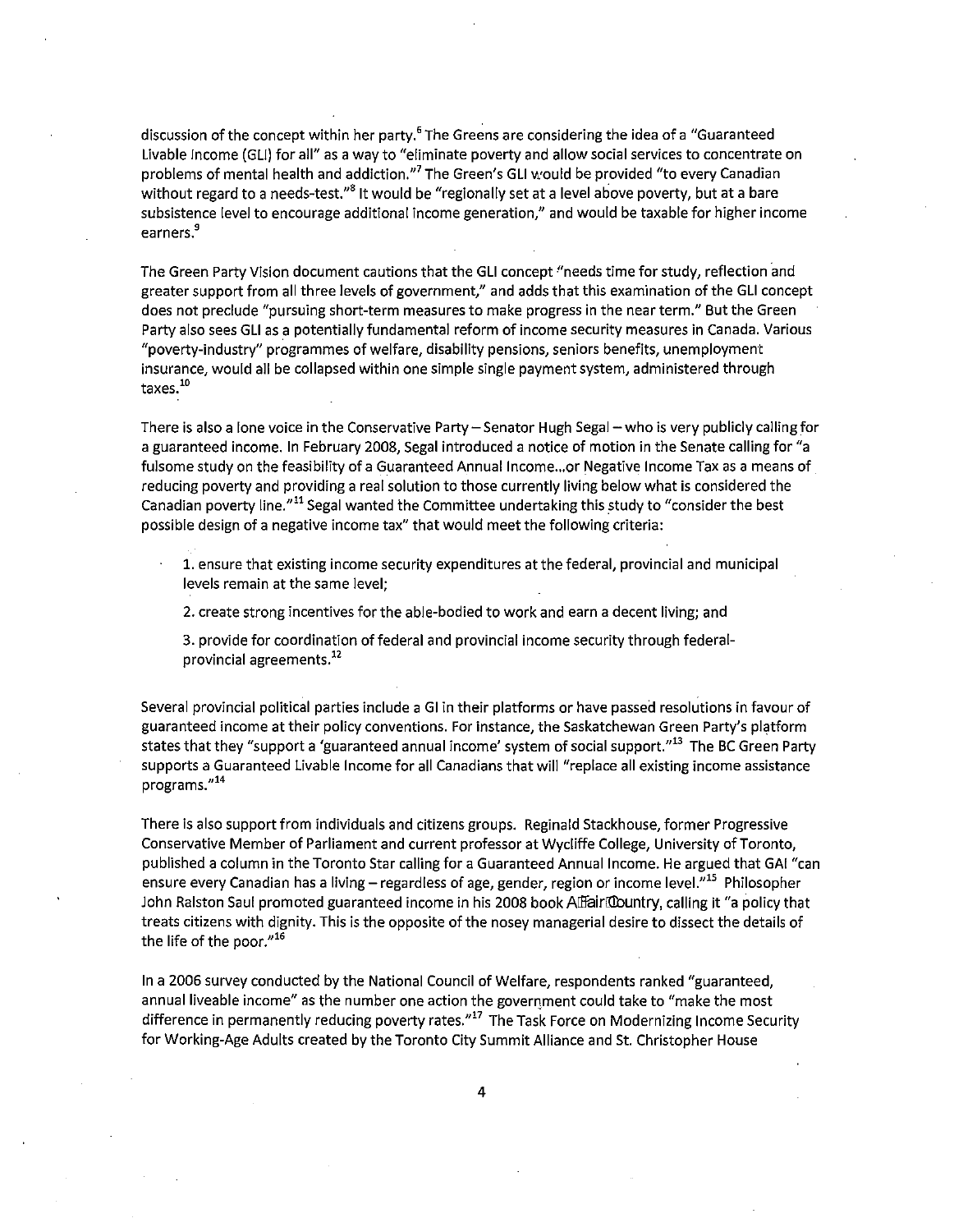recommended a new refundable tax benefit and income supplement for low-income wage earners, both of which would have the effect of a targeted guaranteed income.<sup>18</sup> In September 2004 feminists from across the country met in Pictou, Nova Scotia, and developed a "Feminist Statement on Guaranteed Living Income.<sup>"19</sup>

# **The Arguments**

Guaranteed income has supporters from across the political spectrum because, depending on how it is structured, it can be utilized to achieve a variety of goals. Right-wing economists have promoted it as a means of "putting money in people's pockets" - reducing government spending, in favour of a small handout. Environmentalists view it as a way of reducing emphasis on productivity, or of recognizing collective ownership of natural resources. Poverty activists appreciate its redistributive impact on **income.** 

Key arguments in favour of a progressive guaranteed income include economic, social and environmental reasons: <sup>20</sup>

 $\Box$ 

Economic arguments: Couaranteed income represents a form of economic democracy that provides genuine economic opportunity and support to all citizens, regardless of activity. It would render the work force more flexible and more adaptable to structural change, because it would partially detach income from work. Similarly, a guaranteed income could reflect not only a redistribution of income, but also of paid and unpaid labour, by providing income for those who perform work that is poorly paid or unpaid, including caring work or cultural activities.<sup>[]</sup>

 $\Box$ 

Socialiarguments: Guaranteed income is a simpler and more transparent approach to social assistance than the current system, and it would extend protection to those who are currently not covered or poorly covered by social assistance programs. Guaranteed income would be a reflection of the human right to adequate income and the provision of well-being. It would also maintain social cohesion, while providing protection for those in vulnerable situations, such as women in shelters or those living with disabilities. Depending on how it is financed, it could also be viewed as an "equal heritage" of society's collective knowledge and expertise.D

#### $\Box$

Environmentaliarguments: A guaranteed income would ease the pressure that constant economic growth places on the environment, which is not ecologically sustainable. Depending on how it is financed, it could be viewed as a "just compensation" for the use of private property or natural resources to create wealth.

Those who oppose a guaranteed income also come from across the political spectrum. Arguments against guaranteed income include issues around language: who defines what is adequate, what is basic, what is necessary? Guarantee makes some people think of entitlement, of rights without responsibilities; they believe guaranteed income represents an abdication of personal responsibility. Or they argue that no one should get money for doing nothing. Others fear labour shortages- that the incentive to work will be lost if people can survive without employment income. On the other hand, some fear that guaranteed income allows employers to ignore their responsibility to provide a living wage and reasonable benefits for work performed. There are also concerns that a one-size-fits-all program would be unresponsive to particular social needs- Aboriginal poverty, gender inequality, disability services, etc. Finally, there are many who hesitate at the price tag of promising income to those living in poverty.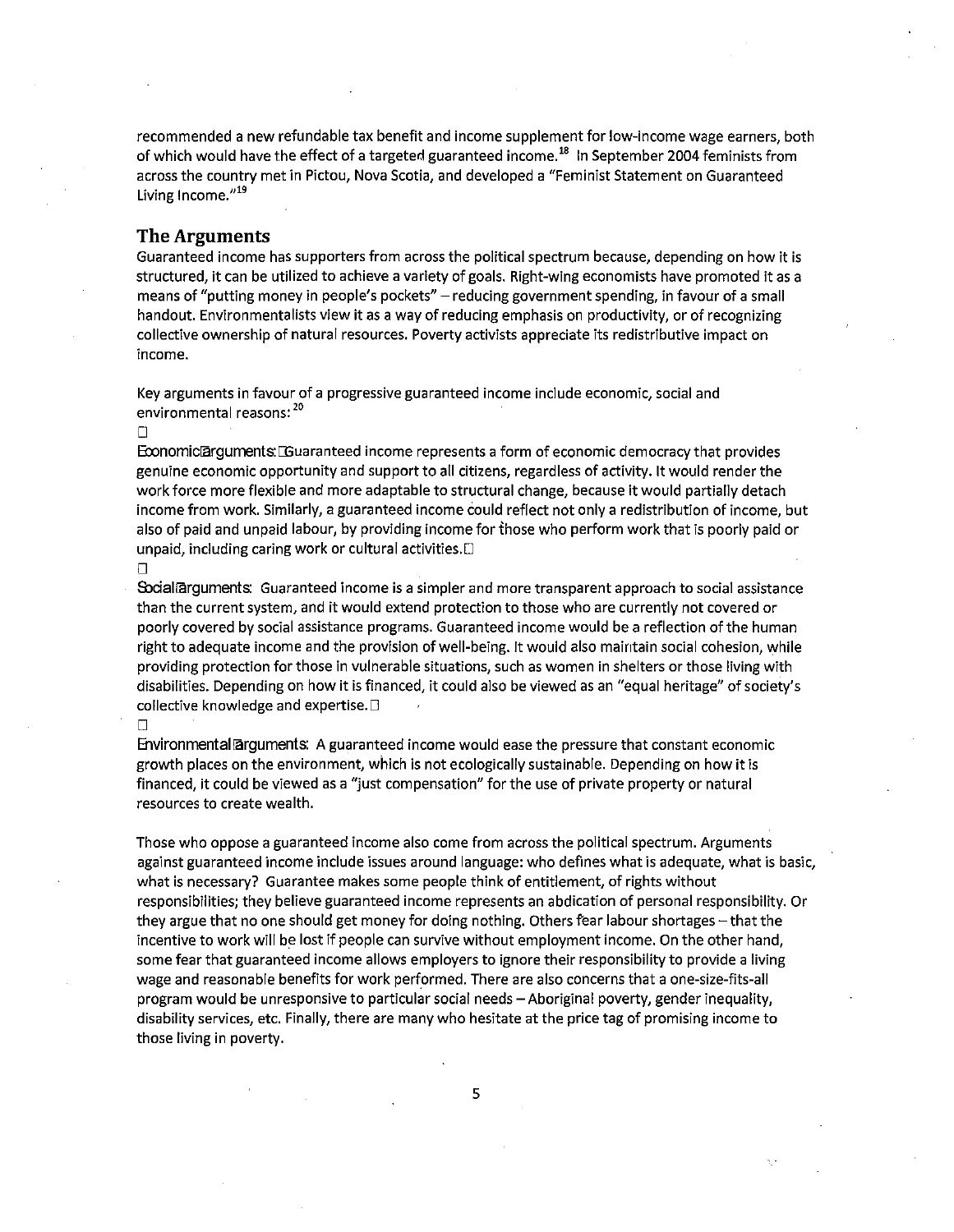Supporters of guaranteed income have immediate answers for some of these oppositions. For instance, while a guaranteed income would represent a significant expenditure for government, our governments already pay the cost of poverty and social breakdown in healthcare costs, and especially when systems aren't in place to help those in need, through policing and judicial costs. Proponents suggest putting that money towards breaking the cycle of poverty instead. Similarly, if guaranteed income results in labour· shortages, supporters suggest that employers will then have to offer higher wages and better benefits to employees which will solve the issue of poverty for some of the working poor.

But some of these oppositions present more challenging concerns that would need to be worked through in implementing any guaranteed income proposal. What is adequate/necessary/basic? And who gets to decide? There are serious issues of power and responsibility that underlie these questions. What are the responsibilities of the corporate sector and the voluntary sector? Who is responsible for such a program, the federal government or provincial governments? And what social infrastructure - in addition to the guaranteed income - is necessary to meet specific needs, minister to the whole person, and enable community living?

# **History of Proposals in Canada**

While the debate over guaranteed income has not been very prominent in the last fifteen years in Canada, Canada has a long history of guaranteed income proposals and debates.

An early notable initiative was attempted in the province of Alberta in the 1930s. Premier William Aberhart, a believer in the social credit doctrines of Major C. H. Douglas, headed the newly elected provincial Social Credit government. Aberhart sought to implement a system of regular cash payments from the provincial government to everyone, as a means of enhancing consumer purchasing power, stimulating the economy, and redistributing wealth. This promise of such a social dividend paid to all citizens proved difficult to implement.<sup>21</sup> The province was strapped for cash in the depths of the Great Depression, and the federal government resisted attempts to encroach on its control of monetary policy.

In the 1960s, growing concern over the persistent nature of poverty and rising structural unemployment led to public debate on social policy in North America, including the problem of inadequate income for those with employment. In 1968, the US began experiments with a guaranteed income plan to test its effects on work incentive and productivity.<sup>22</sup> In 1970, the Canadian Department of National Health and Welfare noted the impact GAl could have on poverty, but suggested that productivity would be a significant concern, necessitating more study of the US experiments.<sup>23</sup>

In 1971, the Castonguay-Nepveu Commission in Quebec recommended a two-tiered program of social assistance based on an NIT, with 100% benefits for those deemed unemployable and 60% for those considered employable.<sup>24</sup>

Later that year, the Special Senate Committee on Poverty, chaired by Senator David Croll, recommended a uniform, national GAl funded by the federal government to replace programs such as Old Age Security and family allocations.<sup>25</sup> Single Canadians under 40 and non-Canadians would not qualify, but everyone else would be eligible for an NIT benefit set at 70% of the poverty level, with a reduction rate of 70%. The program would be integrated with the tax system, which would be modified to an economic family basis, rather than individual income. The cost of the program was estimated to be 1% more of GNP than existing social assistance programs.<sup>26</sup>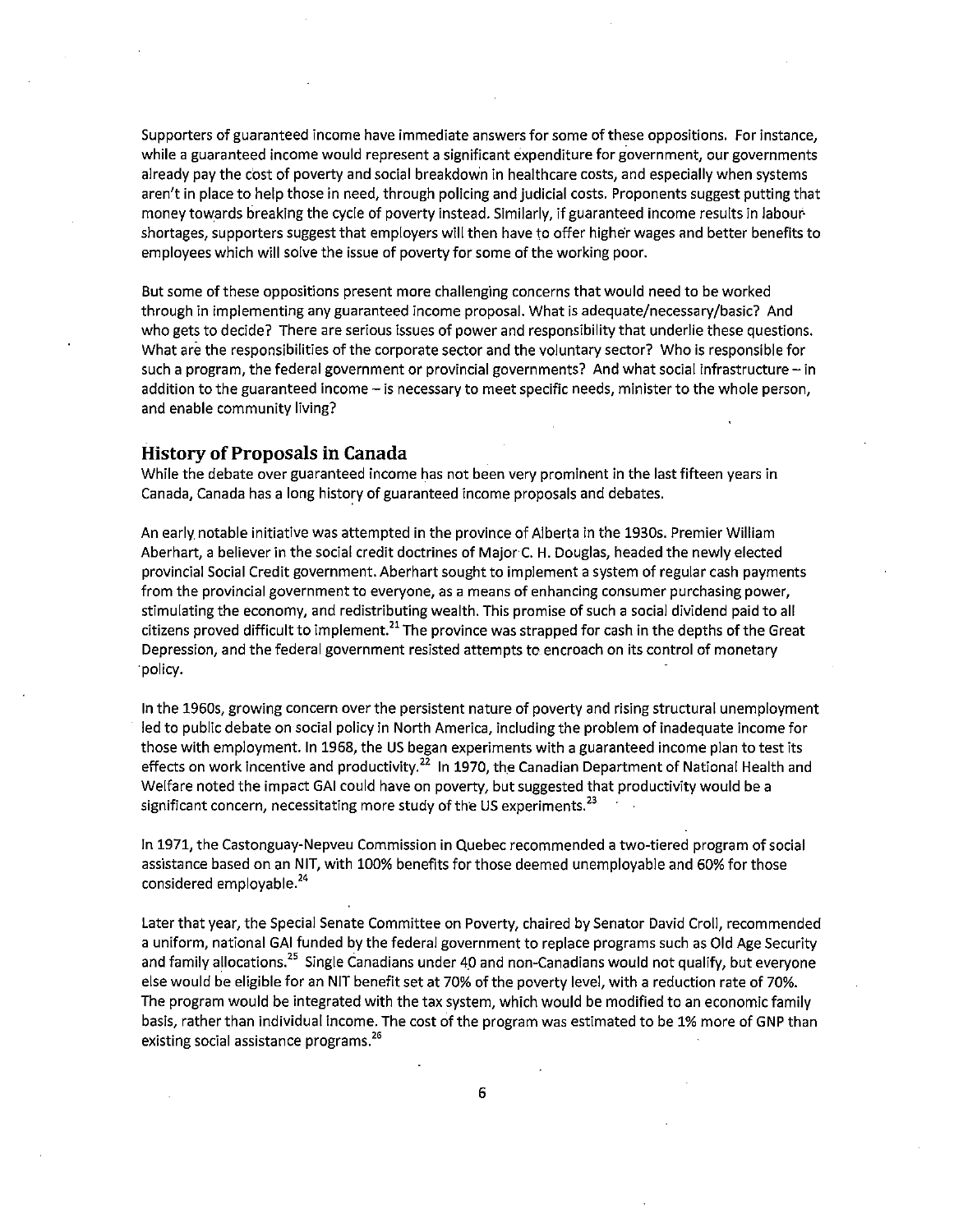In a speech he gave shortly thereafter, Croll said it was important to "avoid a piecemeal and fragmented approach to income security," and to this end he spoke in favour of "income from the federal government, services from the provincial government, [and] delivery of all services under the umbrella of The Canada Assistance Act which is now on the books and adequate to meet requirements."<sup>27</sup> Croll also saw this guaranteed annual income plan as a complementary program to "three untouchable measures": "the Canada Pension Plan, Unemployment Insurance, and agreements with Native **Canadians."<sup>28</sup>**

In the 1970s, a national review of social policy began work on developing a social security program that would ensure an adequate minimum income for all Canadians. The review gave some consideration to GAl, although issues of jurisdiction and shared funding of social policy dominated the agenda. As part of this review, the federal government proposed a GAl similar to the Castonguay-Nepveu plan, administered by the provinces but two-thirds funded by the federal government. Income levels were to be set by the provinces and territories, but there was a cap on federal funding eligibility set at \$80 a month. Everyone was eligible for income support in cases of unemployment, but only families with dependent children and individuals' and couples aged 55-64 were eligible for income supplementation during employment. The plan was criticized by the National Council of Welfare as insufficient to lift most households out of poverty because of the benefit levels. As well, although the plan developed out of the work oft he federal-provincial working group, the provinces failed to approve the approach because of changing economic circumstances in the late 1970s, which made high costs a strong argument against the proposal. $^{29}$ 

In the context of this social policy review, Manitoba volunteered in 1974 to conduct an experimental project, funded by the federal government. This Basic Annual Income Experiment was commonly referred to as Mincome.<sup>30</sup> Manitoba's primary interest was in the administrative aspects of a GAI, but because the work disincentive was seen to be the biggest political issue in obtaining public support, most of the research conducted on the Mincome experience focused on the work effect. The project was ended without a final report in 1979.

The program selected families with low income to benefit from an NIT, although it included a control group that was not eligible for benefits. Three support levels were tested: \$3800, \$4800 and \$5800 for a family of four, with adjustments for different family size and structure.' Three tax-back rates were then applied to all income the family received above the minimum benefit rate: 35%, 50%, and 75%, with the most generous and least generous scenarios not tested.<sup>31</sup> The study found that the effect on work incentive was very minimal: an annual reduction of hours worked of 1% for men, 3% for married women, and 5% for unmarried women. The project demonstrated that GAl is possible, from an administrative point of view, but that the challenges of administration were underappreciated at the beginning.

GAl disappeared from the agenda during the economic climate of the late 1970s and early 1980s. However, in 1985, the Royal Commission on the Economic Union and Development Prospects for Canada, also known as the Macdonald Commission after its chair Donald S. Macdonald, recommended a form of Gl. The Universal Income Support Program (UISP) would have replaced all social programs (except Old Age Security) and certain tax credits with a minimum universal Gl, accompanied by tax-back

**i The amounts were increased annually throughout the program because of the high rate of inflation during the**  1970s. The initial amounts would roughly equal \$11000-17 000 in 2005 dollars.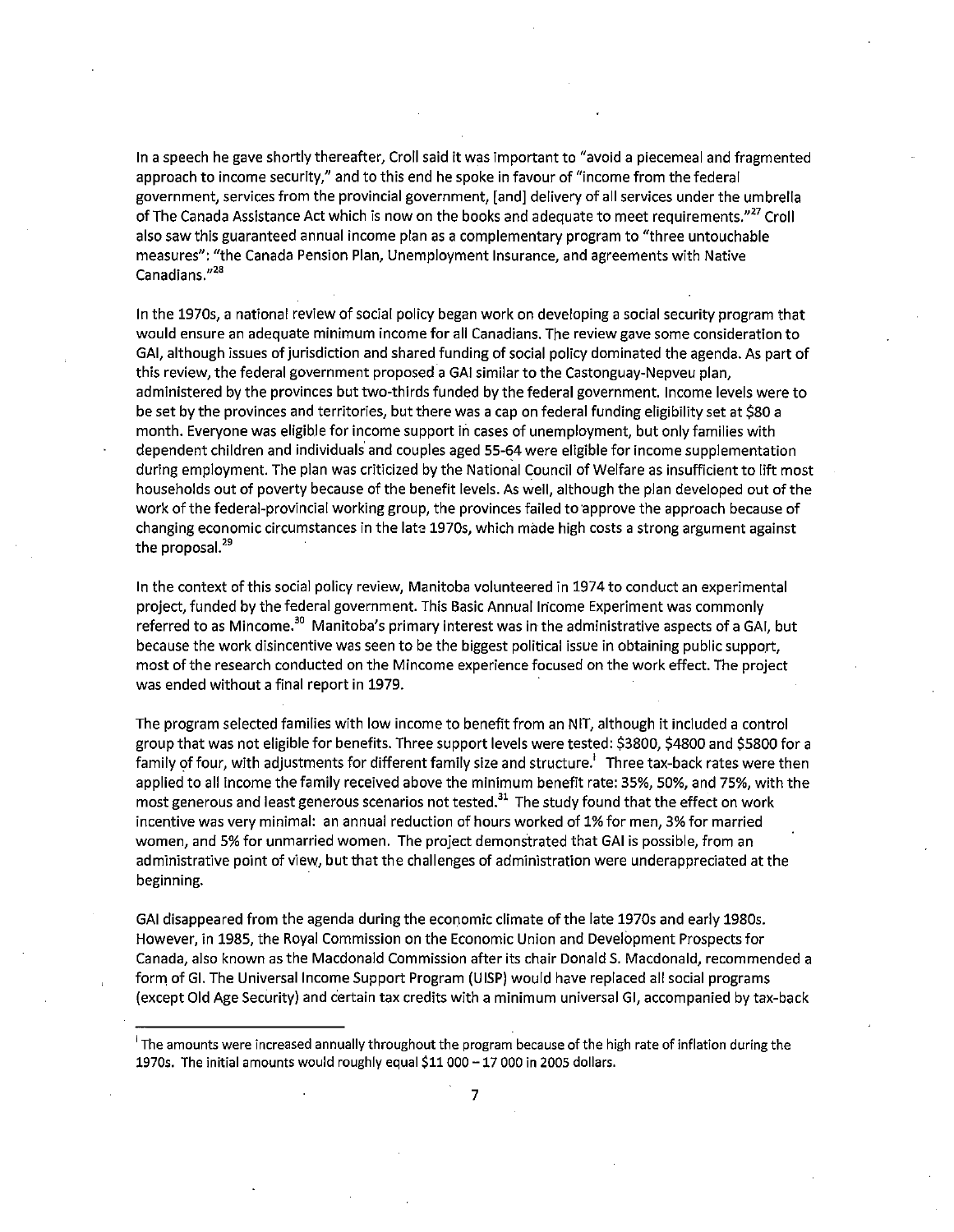provisions according to income. Unemployment insurance would have also been scaled back considerably, as the proposal gave emphasis to the economic benefits of a workforce that could withstand adjustment policies.<sup>32</sup> The federal government would have sole responsibility for funding and administering the program, with the provinces providing income supplementation to bring those with no other income up to the poverty line. Unattached individuals under 35 would not have been eligible for benefits. $33$ 

The UISP suggestion was ignored by the federal government, which focused on the free trade recommendations of the report, but the nature of the proposal gave "the whole concept a bad name among liberals and labour groups in Canada,"<sup>34</sup> as they feared the proposal was an attempt to dismantle the entire infrastructure of the welfare state. The proposal was opposed by political parties on the right and left, journalists, social groups, and religious organizations.<sup>35</sup>

The UISP also received criticism because it left the tax system unreformed, which meant that cumulative marginal tax rates" were more severe than intended. Thus, in 1986, Michael Wolfson, an economist at Statistics Canada, proposed a similar version that combined with a simplified tax structure to complement the guarantee. Wolfson proposed that the basic guarantee be tax exempt, but that a flat tax of 29.5% apply to all personal income up to \$40,000, with an additional 16.5% rate on income above \$40,000. The benefits would be allocated according to family structure, but the tax structure would remain individual. An income support tier would then be provided for by the provinces for those with no other income, at a tax back rate of 40%.<sup>36</sup>

The question of GAl was revisited as part of a comprehensive review of social security arrangements by the Minister of Human Resources, Lloyd Axworthy, and the Liberal federal government in 1994. A discussion paper on this topic concluded that "the arithmetic of current Canadian income distribution makes achievement of a comprehensive GAI appear either politically or fiscally out of the question."<sup>37</sup>

However, this study also noted that "it is important to remember that some of the ideas underlying a GAl and the mechanisms for implementing it have already had a major impact on Canadian income security programs" - citing the Child Tax Benefit, the partial refund on the federal goods and service tax to low income tax filers, and the Guaranteed Income Supplement component of the universal Old Age Security.<sup>38</sup> The 1994 study was thus favourably inclined to partial GAI-like payments that were incometested and could be delivered using the negative income tax method. But it ruled out a comprehensive or more generous GAl (particularly one delivered as a universal demogrant, rather than through negative income tax) as "too expensive."<sup>39</sup> The study opted instead for earnings supplements and tax breaks to "encourage people now unemployed and/or on social assistance to take entry-level, low**paying jobs."<sup>40</sup>**

Throughout the deficit-fighting 1990s, this continued to be the attitude of the federal government towards guaranteed income. Then in 2000, Jean Chretien expressed an interest in guaranteed income. Some believed this was a trial balloon, to gauge public reception for a significant policy option. Nothing ever came of it, probably because the suggestion came under significant attack from Canadian Alliance leader Stockwell Day and provincial premiers such as Mike Harris.

<sup>&</sup>lt;sup>ii</sup> A marginal tax rate is the rate which is applied to the last dollar a person earns. Essentially, it is used in economics to determine incentives for earning more.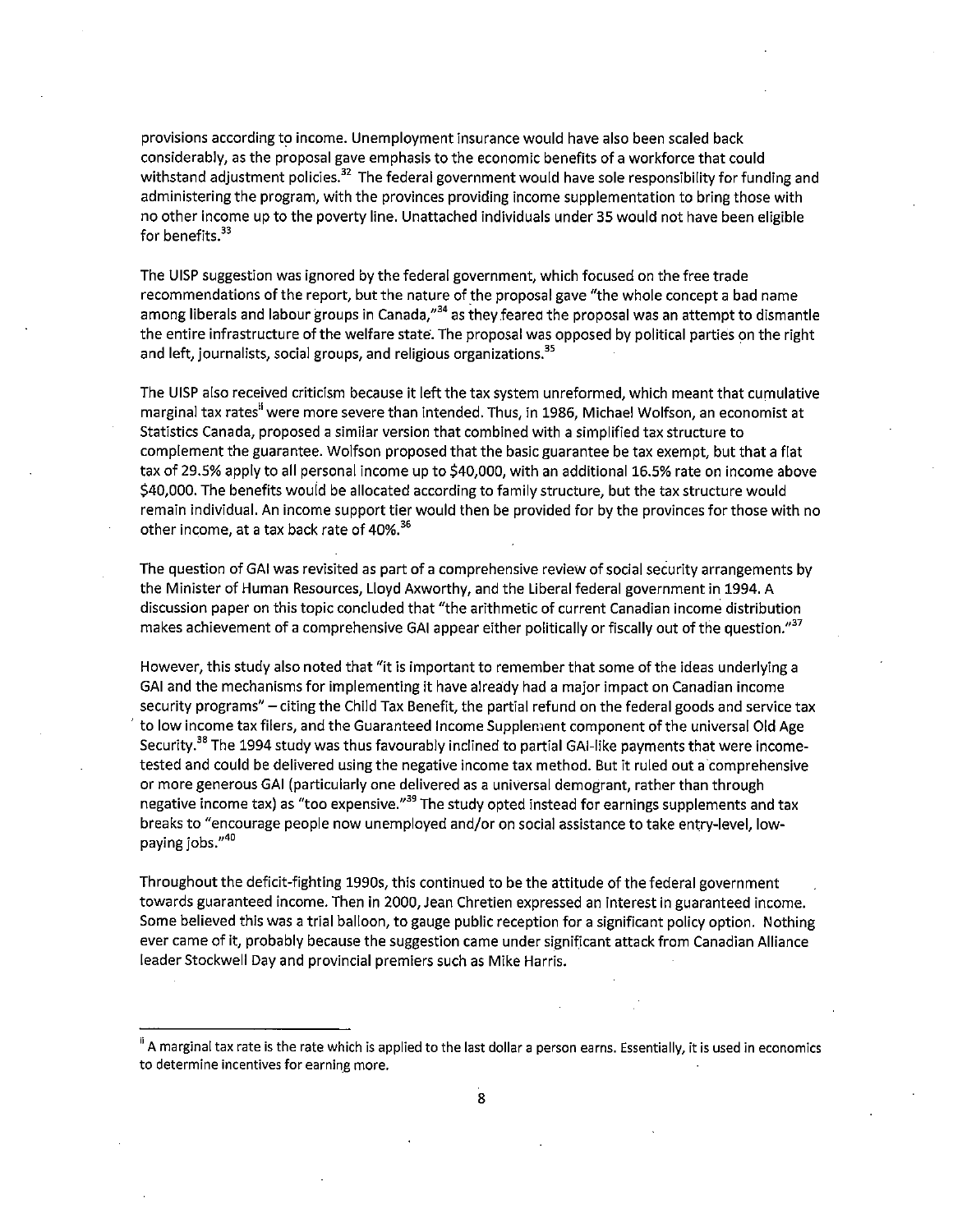Recently, however, guaranteed income is receiving at least some policy consideration again. In 2006, the Standing Senate Committee on Agriculture and Forestry released an interim report in their study on rural poverty which noted the possibility of a GAI as a means of reducing poverty.<sup>41</sup> In June, 2008, the Senate Sub-Committee on Cities held a roundtable on Guaranteed Annual Income as part of their study on urban poverty in Canada.<sup>42</sup> In April 2009, the Special Senate Committee on Aging released a final report that recommended the federal government "look more closely at the question of a Guaranteed Annual Income for all Canadians."<sup>43</sup>

# **Canada's Current Income Security Policies**

Canada does, of course, already have several elements of social policy that approach guaranteed income in principle. These programs are targeted to certain demographics, but beyond that, they are not conditional transfers. Old Age Security (OAS) is a guaranteed monthly benefit available to all Canadians over 65, with no consideration for work history or retirement, paid by the federal government. It is taxable, so that higher income recipients pay part or all ofthe benefit back through taxes. The Guaranteed Income Supplement (GIS) is a federal benefit paid to recipients of OAS with little or no other income. Eligibility is determined according to an income statement or income tax return. Benefit rates are determined according to marital status,·as are reductions for additional income. The benefit is nontaxable, however. The GIS is then topped up by provincial supplements to provincially guaranteed income levels.

Similarly, the Child Tax Benefit, including the National Child Benefit Supplement and the Child Disability Benefit, are nontaxable monthly benefits paid to parents of children under 18 to help with the costs of raising children. The benefits are all rated according to number of children, and reduced at a certain income threshold. In both the case of seniors' payments and child benefit programs, however, the universal nature of the program may have been easier to achieve than a guaranteed income that includes working age adults, because no one expects children or senior retirees to work.

# **End Notes**

<sup>2</sup>**www.basicincome.org** 

<sup>3</sup> S. Lerner, C.M.A. Clark, W.R. Needham, BasicIlncome;IEconomiciSecuritylforIAllICanadians.IIoronto: Between the **Lines, 1999,.p. 42, 94, 96; Blais and Duclos, p.17.** 

 $^4$  Jack Stilborn, "National Standards and Social Programs: What the Federal Government Can Do," Background **Paper, Parliamentary Research Branch, Library of Parliament, 1997, p. 17-18.** 

 $<sup>5</sup>$  lbid., p. 18-19.</sup>

<sup>7</sup>**Green Party of Canada, ''Vision Green," http://www.greenparty.ca/files/VisionGreen GPC oct1507 revl.pdf.**  2007, p. 84.

<sup>8</sup>Ibid.

<sup>9</sup>Ibid.

 $10$  Ibid.

<sup>11</sup>**Hugh Segal, "Communique," February 6, 2008.** 

<sup>1</sup>**Most of this paper is based on two previous papers, "Towards a Guaranteed Livable Income: A CPJ Backgrounder**  on GLI," by Chandra Pasma, http://www.cpj.ca/files/docs/Guaranteed-Livable-Income-background-paper3.pdf, and Jim Mulvale, "Basic Income and the Canadian Welfare State: Exploring the Realms of Possibility," Basiclincome Studies, Vol. 3(1), April 2008.

**<sup>&</sup>lt;sup>6</sup> Susan Delacourt, "Green Party Turns Its Focus to Poverty Fight; Conference to Discuss Guaranteed Annual Income** and Possibility of Making Idea Part of Platform," TorontolStar, January 18, 2007, p. A8.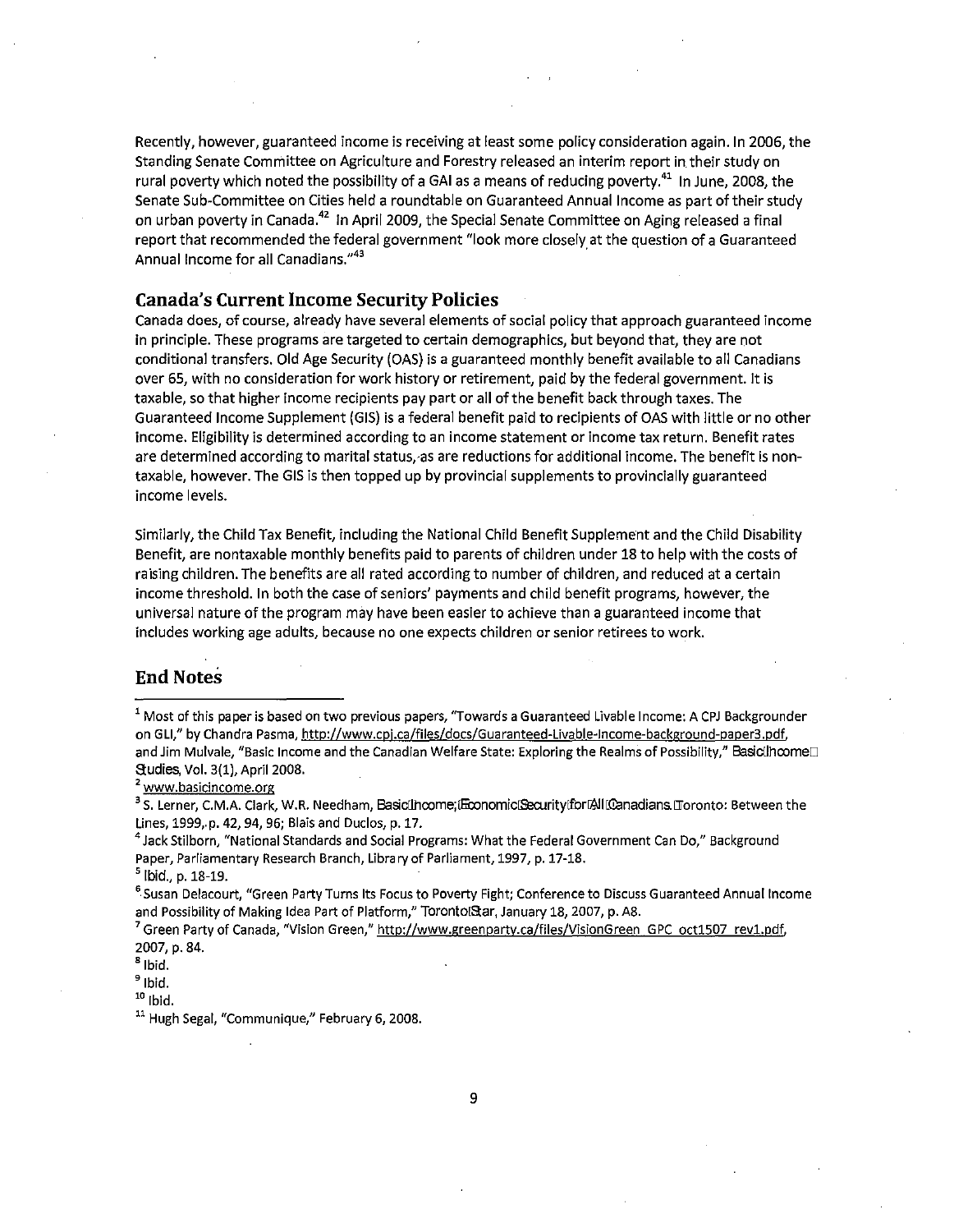<sup>12</sup> Hugh Segal, Senate of Canada Debates, February 6, 2008,

http://www.parl.gc.ca/39/2/parlbus/chambus/senate/deb-e/030db 2008-02-06-

E.htm?Language=E&Par1=39&Ses=2.

13 Green Party of Saskatchewan, "Community Development,"

**http://www.greenpartysask.ca/policy/community development.** 

Green Party of BC, "British Columbia's Green Book 2009-2013," http://www.greenparty.bc.ca/files/GPBC-GreenBook-2009-2013-web.pdf, p. 34.

<sup>15</sup>**Reginald Stackhouse, ''An Income for All Canadians," Toronto[Sar,rnebruary 17,2008,** 

http://www.thestar.com/comment/article/304074.

16 John Ralston Saul, Alffairi@ountry: ITelling Truths About @anada, Toronto: Viking Canada, 2008.

<sup>17</sup> "Solving Poverty: Four Cornerstones of a Workable National Strategy for Canada", National Council of Welfare, 2007, p. 13.

<sup>18</sup>**"Time for a Fair Deal: Report of the Task Force on Modernizing Income Security for Working-Age Adults", May**  2006, p. 32.

<sup>19</sup>**Lee Lakeman, Linda Christiansen-Ruffman, and Angela Miles, "Feminist Statement on Guaranteed living**  Income," Canadianl/WomanlStudiesiDurnal 23(3&4), 2004, pp. 204-206.

<sup>20</sup> The arguments are compiled from the following sources: Blais and Duclos, p. 20-29; Lerner, Clark and Needham, p. 34-40; François Blais, "A Basic Income for All," Horizons, [Vol 6(1), 2003, p. 31-32; Diane Delaney and James **Mulvale, 11Advancing Economic Security for Women Through Basic Income: Soundings in Saskatchewan," PATHS: Provincial Association of Transition Houses and Services of Saskatchewan, March 2006,** 

http://www.abusehelplines.org/economic security.pdf.

<sup>21</sup>Tony Fitzpatrick, FreedomlandlSecurity: [Anllhtroduction|toithe [Basic1]ncome [Debate, New York: Palgrave Macmillan, 1999, p. 13.

*<sup>22</sup>***Blais & Duclos, p. 44.** 

<sup>23</sup>**Derek Hum and Wayne Simpson,** *11A* **Guaranteed Annual Income? From Mincome to the Millennium/' FblicyD**  Options, ∏anuary-February 2001, p. 79.□

*<sup>24</sup>***"Guaranteed Annual Income: A Supplementary Paper," p. 31.** D

*<sup>25</sup>***Hum and Simpson, p. 79 and Blais and Duclos, p. 46.** 

*<sup>26</sup>***"Guaranteed Annual Income: A Supplementary Paper/' p. 32.** 

<sup>27</sup> Hon. David A. Croll, "Poverty in Canada," in ThelEmpirel Qublofl CanadalSpeeches 1971-1972. Il Toronto: The Empire Club Foundation, http://www.empireclubfoundation.com/details.asp?SpeechID=2131&FT=yes, pp 191-204. Delivered on January 27, 1972.

 $28$  lbid.

 $^{29}$  Ibid., p. 33-35.0

<sup>30</sup> Blais and Duclos, p. 47.

<sup>31</sup> Hum and Simpson, p. 80.

<sup>32</sup>**"Guaranteed Annual Income: A Supplementary Paper," p. 36.** 

 $33$  lbid.,  $\overline{p}$ . 37.

<sup>34</sup>**Lerner, Clark, and Needham, p. 26.** 

<sup>35</sup> Blais and Duclos, p. 60.

<sup>36</sup>**"Guaranteed Annual Income: A Supplementary Paper," p. 38-39.** 

<sup>37</sup> Ibid., p. 25.

<sup>38</sup> 1bid, p. 21.

<sup>39</sup> Ibid., p. 19.

40 Ibid., p. 22.

<sup>41</sup> "Understanding Freefall: The Challenge of the Rural Poor," Interim Report of the Standing Senate Committee on Agriculture and Forestry, December 2006, http://www.parl.gc.ca/39/1/parlbus/commbus/senate/com-e/agri-<u>e/rep-e/repintdec06-e.htm</u>.

<sup>42</sup> Sub-Committee on Cities, "Proceedings of the Sub-Committee on Cities: Issue 4-Evidence," June 13, 2008, http://www.parl.gc.ca/39/2/parlbus/commbus/senate/Com-e/citi-e/04eve.htm?Language=E&Pari=39&Ses=2&comm id-604.